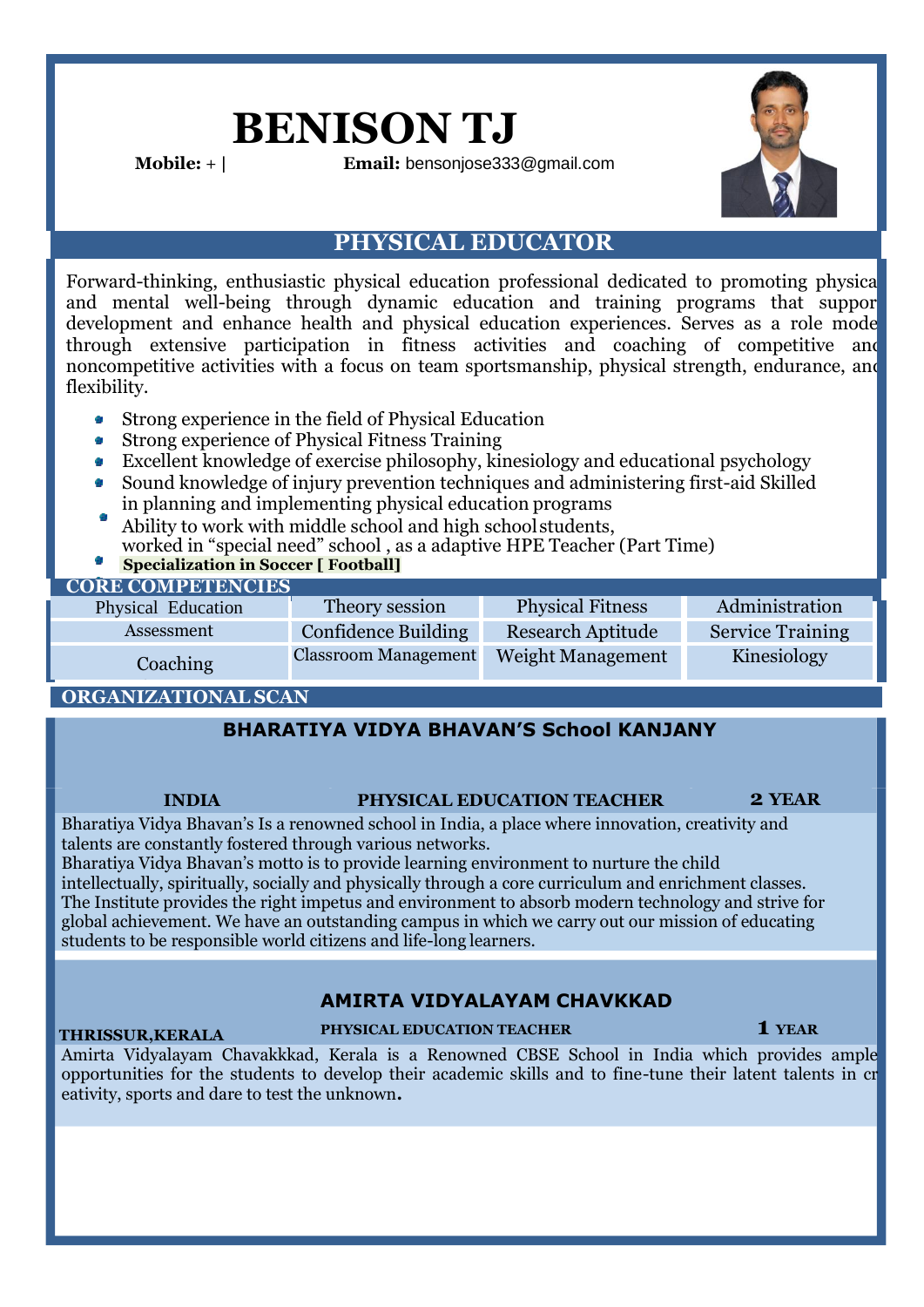#### **ACCOUNTABILITIES: ACCOUNTABILITIES:**

- Created lesson plans and delivered ۵ instruction for physical education classes with an emphasis on achieving social and life skills through physical activities and teambuilding.
- Used team sports to create a sense of unity  $\alpha$ amongst the students while promoting a competitive desire to improve individual skills.
- Encouraged the importance of living a ò, healthy and active lifestyle to all students through the promotion of accountability in nutrition and physical activity.
- Administering basic physical fitness tests and working on improvising results
- Building health and stamina in students with different exercise routine and sugges ting food to consume
- Motivated students in taking up sports and improving their fitness
- Supervised students and ensured  $\bullet$ they played the sports games without any injury
- Inventing and executing creative work out routine and keeping students interested in exercising

#### **ACADEMIC CREDENTIALS**

M.Phil. from SRM University, Chennai

- Master of PHYSICAL EDUCATION from Sree Sankaracharya University of Sanskrit
- Bachelor's degree in PHYSICAL EDUCATION from Christ College, Irinjalakuda Thrissur, Kerala, India in the year 2014. [ **Specialization in Soccer ]**
- MBA in Sports Management from Tamil Nadu Physical Education And Sports University (**Waiting Certificate**)

Higher Secondary (XII), from St Aloysius Hss Elthuruth in the year 2009.

#### **ACHIEVEMENTS**

- Sree sankaracharya University Inter centre Football, athletics winner in the year of 2014- 2015 ,2015-2016
- Participated in Sree Sankaracharya university Volleyball& Cross country
- team in the year 2014- 2015, 2015- 2016 respectively
- Got first position in inter center athletic meet in the year 2014-2015. The event is 4\*400m relay. 2017/JULY DID ''D'' **LICENSE in football UNDER AIFF**.
- . ALL INDIA FOOTBALL REFEREE C-4( RIN NO260819)

. K.S.B.B.A BODY BUILDING & FITNESS TRAINING COURSE COMPLETED.( OLYMPIC COUNCIL OF ASIA.)

. DIPLOMA IN YOGA TEACHER'S TRAINING UNDER STED COUNCIL [GOVT. OF N.C.T. NEW DELHI] . COMPLEATED EMERGENCY RESPONSE AND FIRST AID TRAINING COURSE (IIEMS)INDIAN INSTITUTE OF EMERGENCY MEDICAL SERVICES**.**

#### **PUBLICATION**

Publishing Site: IJRRAS

<https://doi.org/10.5281/zenodo.579705>

<https://doi.org/10.5281/zenodo.570993>

#### **PERSONAL DOSSIER**

| Date of Birth            | 25 July 1990                           |
|--------------------------|----------------------------------------|
| <b>Nationality</b>       | Indian                                 |
| <b>Marital Status</b>    | Single                                 |
| <b>Languages Known</b>   | English, Malayalam, Hindi & Tamil      |
| <b>Permanent Address</b> | Therattil house, Manalur Po, Thrissur. |
|                          |                                        |